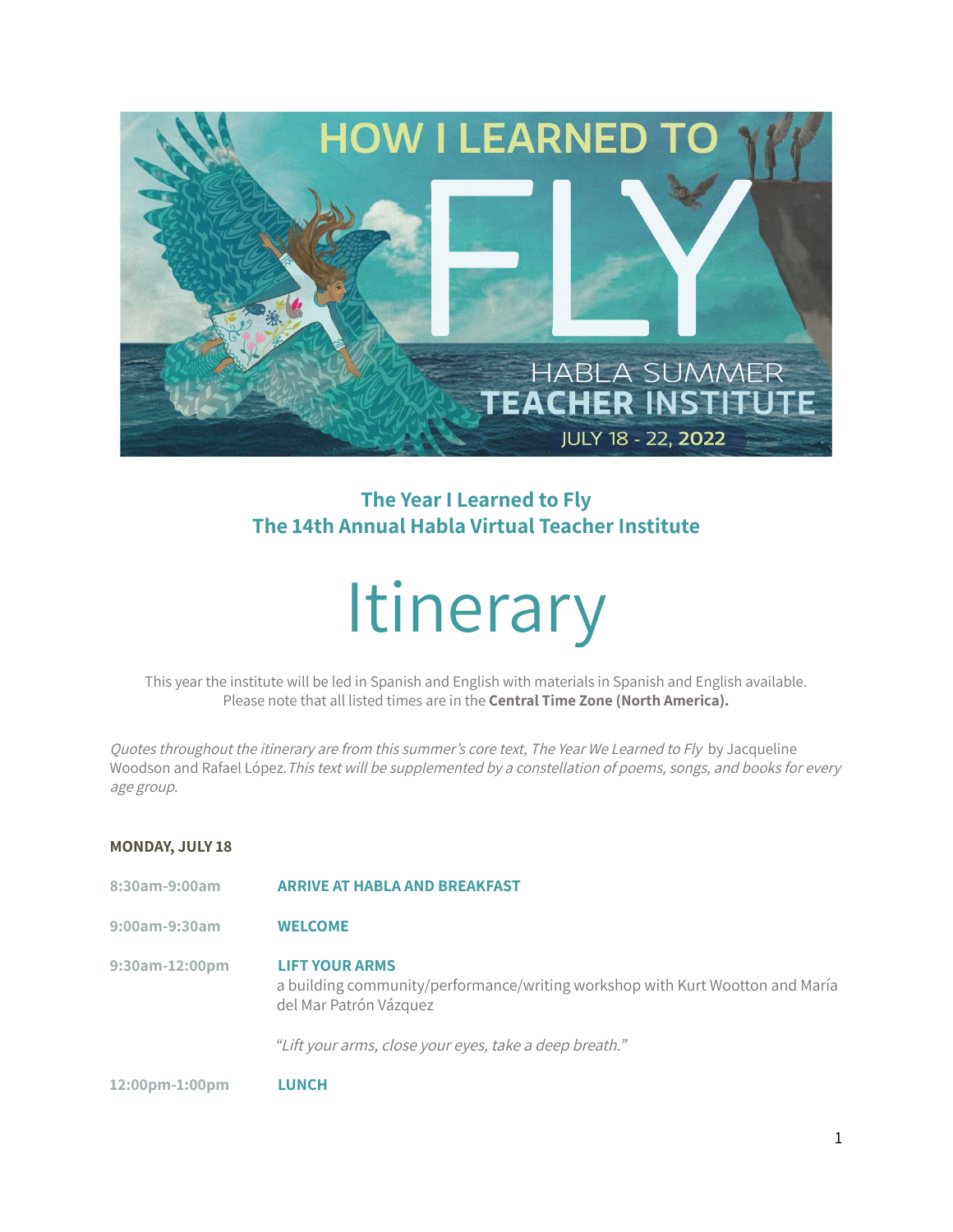| $1:00 \text{pm} - 3:00 \text{pm}$ | <b>DREAMING A THING</b>                                                                 |
|-----------------------------------|-----------------------------------------------------------------------------------------|
|                                   | a visual and textual arts workshop with Cynthia Weiss and Tommaso Iskra De<br>Silvestri |
|                                   |                                                                                         |

"So our people learned to fly, she said, They dreamed a thing and made it happen."

## **TUESDAY, JULY 19**

- **8:30am-9:00am ARRIVE AT HABLA AND BREAKFAST**
- **9:00am-9:30am MORNING REFLECTION**
- **9:30am-12:00pm BEAUTIFUL AND BRILLIANT MINDS** a poetry reading, discussion, and writing workshop with Patricia Sobral

"free as our own beautiful and brilliant minds"

**12:00pm-1:00pm LUNCH**

**1:00pm-3:00pm IMAGINING A DIFFERENT WAY** a visual and textual arts workshop with Cynthia Weiss and Tommaso Iskra De Silvestri

> "Sometimes the first step toward change is closing our eyes, taking <sup>a</sup> breath, and imagining <sup>a</sup> different way."

#### **WEDNESDAY, JULY 20**

- **8:30am-9:00am ARRIVE AT HABLA AND BREAKFAST**
- **9:00am-9:30am MORNING REFLECTION**

**9:30am-12:00pm COMPOSING SOUND AND WORD SYMPHONIES** a performance and music workshop with Darío Bernal Villegas, María del Mar Patrón Vázquez, and Kurt Wootton

> "my brother and <sup>I</sup> reached for each other's hand, flying, diving and laughing, and leaving all of our mad far behind us"

**12:00pm-1:00pm LUNCH**

**1:00pm-3:00pm THE POWER OF A ROOM** presentations and conversations from Institute participants

# **THURSDAY, JULY 21**

- **8:30am-9:00am ARRIVE AT HABLA AND BREAKFAST**
- **9:00am-9:30am MORNING REFLECTION**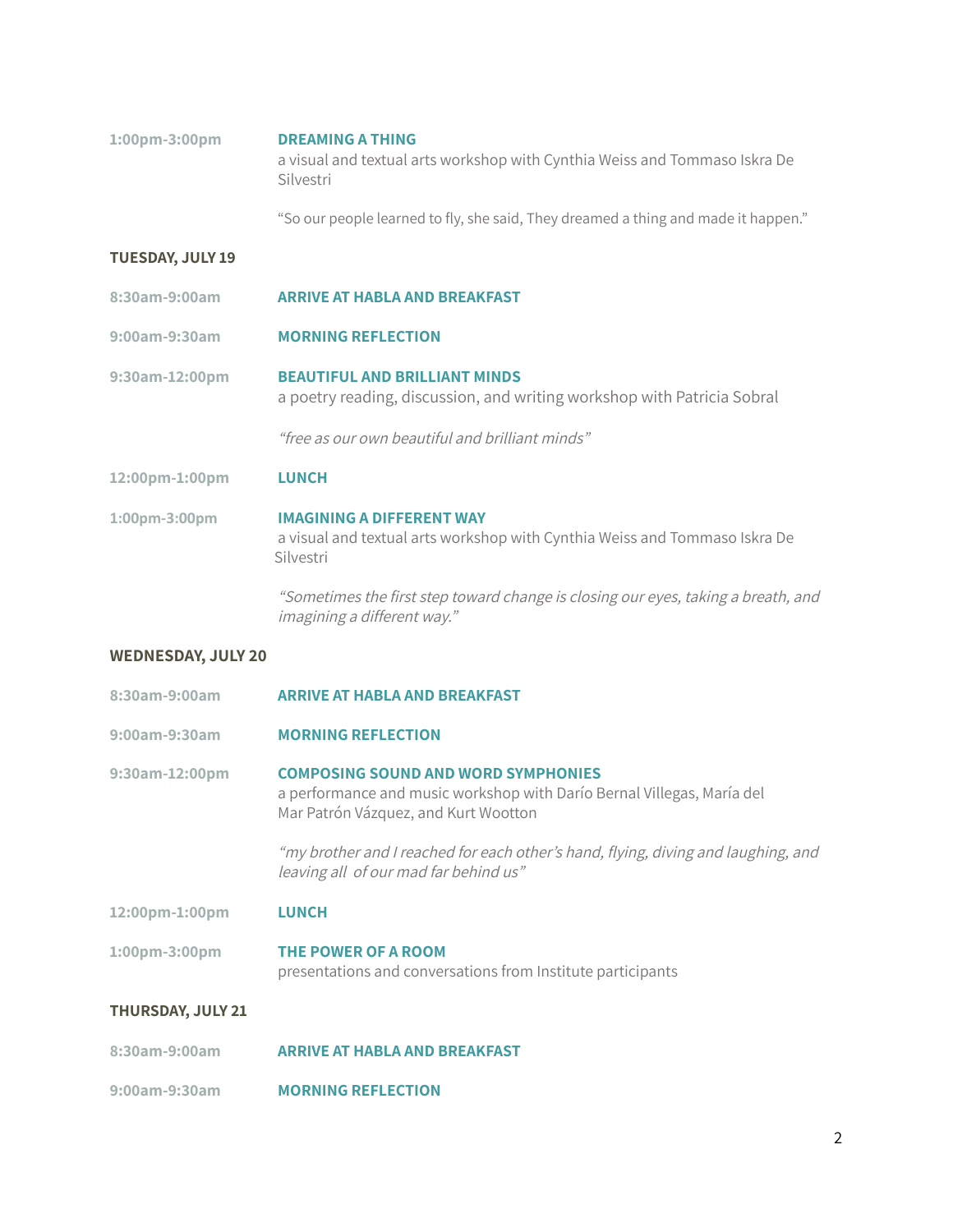**9:30am-12:00pm THE WORLD OF MY STORIES** collaboratively presented by a team of multidisciplinary teaching artists

> "And with these wings, <sup>I</sup> have been able to 'fly' past even the hardest of times into the world of my stories."

**12:00pm-1:00pm LUNCH**

**1:00pm-3:00pm LEARNING TO FLY** a visual arts workshop with Cynthia Weiss and Tommaso Iskra De Silvestri

> "then one by one they lifted their arms. One by one they too learned to fly."

# **FRIDAY, JULY 22**

**8:30am-9:00am ARRIVE AT HABLA AND BREAKFAST 9:00am-9:45am OVERALL INSTITUTE REFLECTION 9:45am-10:00am PULLING BACK THE CURTAIN: THE HOW AND WHY OF THE HABLA TEACHER INSTITUTE** a talk by Kurt Wootton **10:00am-10:15am DOCUMENTING OUR LEARNING** a talk by Arnold Aprill **10:15am-12:00pm HOW WE LEARNED TO FLY: EXHIBITION REHEARSAL AND PREPARATION** a rehearsing/revising experience led by Cynthia Weiss, Patricia Sobral, Kurt Wootton, and Darío Bernal Villegas **12:00pm-1:00pm LUNCH 1:30pm-2:00pm HOW WE LEARNED TO FLY: A CULMINATING EXHIBITION** exhibition of the week's collective work **2:00pm-3:00pm INSTITUTE CLOSING 7:00pm HABLA'S 11TH ANNUAL CLOSING CELEBRATION AND FIESTA** meet at Habla at 6:45pm for transportation to the fiesta

The closing fiesta will take place at a spacious Quinta (estate) outside of Merida. Traditional Yucatecan food, drinks, Latin American music, and dancing will carry us through the night.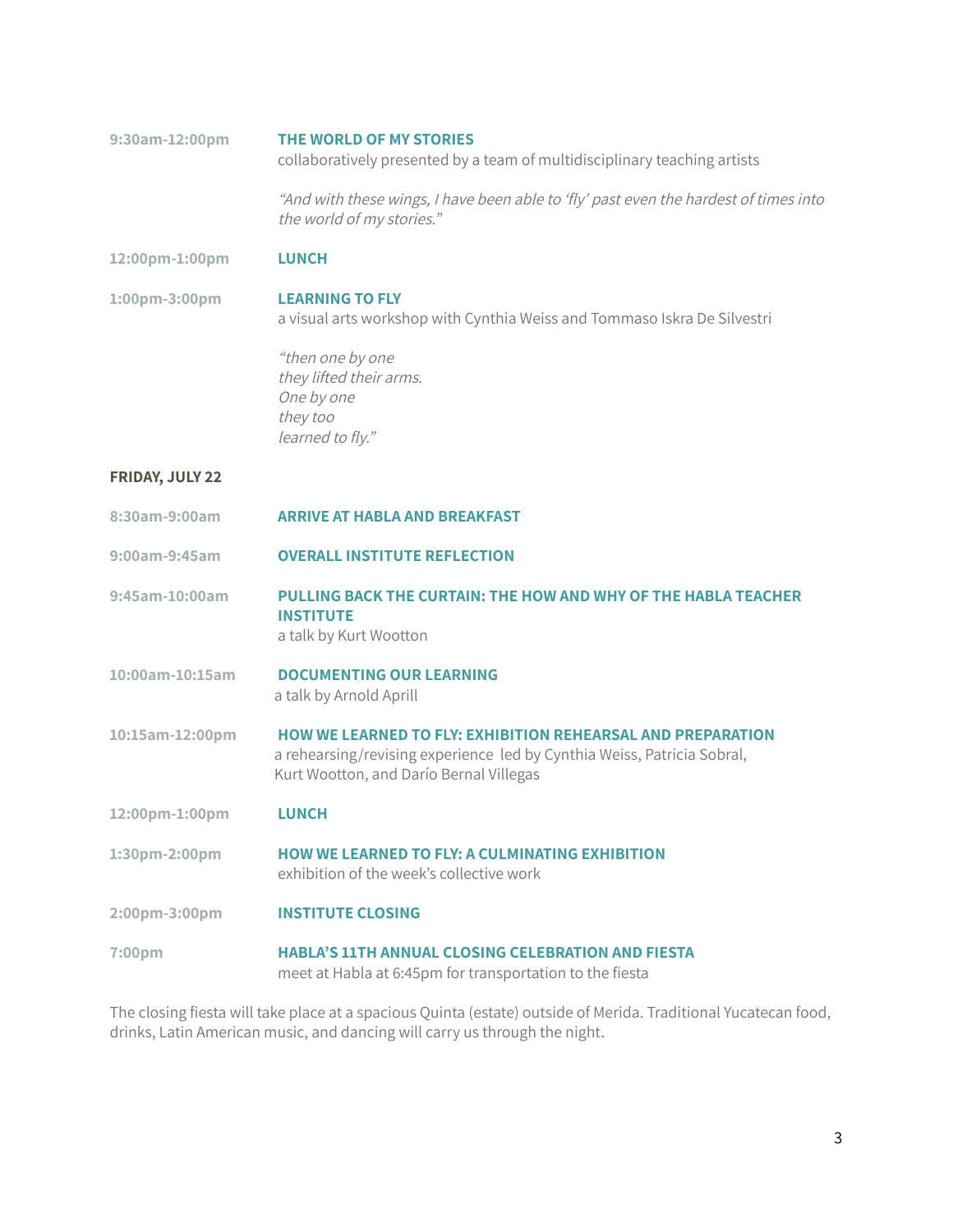# **PRESENTERS 2022 TEACHER INSTITUTE**

**María del Mar Patrón Vázquez** was born in Merida, Yucatan, Mexico where her family has lived for generations. She studied literature at Universidad de las Américas in Puebla, Mexico and then went on to a graduate degree in Hispanic Studies at Brown University in the United States. Her work is focused on how reading and literature can be part of the daily life of communities. At Brown she received the prestigious Presidential Teaching Award for her teaching of Spanish language classes to university students. Her unique approach to teaching involves the literature and culture of the language. Marimar has presented talks and workshops on language teaching in a variety of settings including Brown University, Florida Atlantic University, and for SmART Schools, an arts-integration organization. Perhaps the greatest lessons she's learned about teaching are from her children, Luis and Sandra, who are growing up bilingual.

**Kurt Wootton** is a co-founder and director of Habla: The Center for Language and Culture and is one of the founding directors of the ArtsLiteracy Project in the Education Department at Brown University. He has piloted several lab schools in the United States, Brazil, and Mexico and has worked with Boston, Hartford, St. Paul, Providence, and Central Falls on multi-year, district-wide initiatives. He is the coauthor of A Reason to Read: Linking Literacy and the Arts published by Harvard Education Press. The New York Times writes, "Mr. Wootton remains every bit as convinced of education's power to transform lives. He has changed his tool of choice, however, from a mirror in which students see only reflections of themselves to a window that opens onto the rest of the world."

**Cynthia Weiss** is an award-winning artist and educator, and a national leader in creative youth development and arts integration. She was previously the Director of Education at Marwen, a program that provides free visual arts courses and career counselors for Chicago youth from low-income communities. Cynthia helped found and direct the AIMproject (Arts Integration Mentoring Project) at Columbia College in Chicago. She is part of the arts education team that creates and directs the summer institutes at Habla: The Center for Language and Culture in Merida, Mexico. She does consultations at the local and national levels to support educating artists in their professional development of arts learning and reading and writing. Cynthia has an MFA in painting from the University of Illinois at Chicago and has directed large-scale public projects around the city and is a member of the Chicago Public Art Group. She is co-editor, with Gail Burnaford and Arnold Aprill of Renaissance in the Classroom: Arts Integration and Meaningful Learning, and co-editor with Amana Lichtenstein of AIMprint: New Relations in the Arts and Learning.

**Patricia Sobral** was educated in Brazil and the United States and has lived all her life between and in the midst of several cultures. She holds a Ph.D. in Portuguese and Brazilian Studies from Brown University, where she is currently a faculty member. She is the Director of Undergraduate Studies in the Department of Portuguese and Brazilian Studies. Patricia teaches several courses in Portuguese via the arts, for example Performing Brazil, and three courses in English: a first-year seminar, Belonging and Displacement; a sophomore seminar, Mapping Cross-Cultural Identities, and Artful Teaching. Patricia Sobral is the recipient of the 2012 Harriet W. Sheridan Award for Distinguished Contribution to Teaching and Learning at Brown, and the Undergraduate Student Council Award for Teaching and Advising, and the recipient of the 2016 Karen T. Romer Prize for Excellence in Advising. She is a co-author of Ponto de Encontro, Viajando através do alfabeto, and Mapeando o Português através das Artes. She integrates the performing, visual, digital, and literary arts to enhance language acquisition, deepen cultural awareness, and demonstrate how the arts can promote change.

**Darío Bernal Villegas** is a drummer, composer, and improviser, originally from Mexico City, trained in Mexico and London. Improvisation is an essential part of his job as a music creator, both in his openly improvised pieces and his compositions. He seeks to create an intense and creative interaction between musicians and the score, fostering the conditions for a fruitful dialogue between performer and composer. He is known for helping students create original, modern compositions using a variety of instruments and found objects.